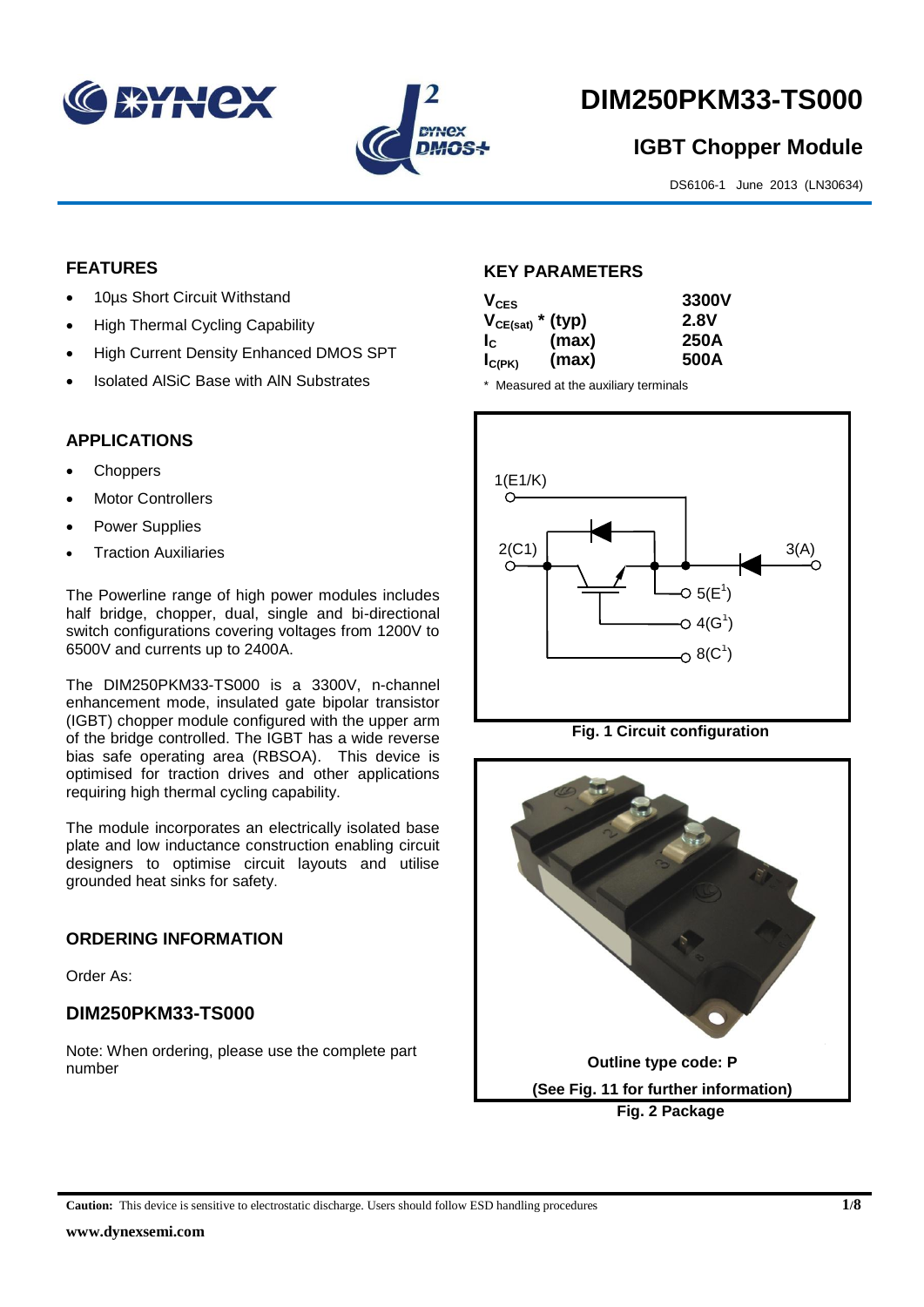# **ABSOLUTE MAXIMUM RATINGS**

Stresses above those listed under 'Absolute Maximum Ratings' may cause permanent damage to the device. In extreme conditions, as with all semiconductors, this may include potentially hazardous rupture of the package. Appropriate safety precautions should always be followed. Exposure to Absolute Maximum Ratings may affect device reliability.

#### **Tcase = 25°C unless stated otherwise**

| Symbol           | <b>Parameter</b>                                                                        | <b>Test Conditions</b>                                   |      | <b>Units</b> |
|------------------|-----------------------------------------------------------------------------------------|----------------------------------------------------------|------|--------------|
| $V_{CES}$        | Collector-emitter voltage                                                               | $V_{GE} = 0V$                                            | 3300 | V            |
| $V_{GES}$        | Gate-emitter voltage                                                                    |                                                          | ±20  | $\vee$       |
| $I_{\rm C}$      | Continuous collector current                                                            | $T_{\text{case}} = 110^{\circ}C$                         | 250  | A            |
| $I_{C(PK)}$      | Peak collector current                                                                  | 1ms, $T_{\text{case}} = 140^{\circ}$ C                   | 500  | A            |
| $P_{\text{max}}$ | Max. transistor power dissipation                                                       | $T_{\text{case}} = 25^{\circ}C$ , $T_i = 150^{\circ}C$   | 2.6  | kW           |
| $I^2t$           | Diode $I^2$ t value – IGBT Arm                                                          |                                                          |      | $kA^2s$      |
|                  | $V_R = 0$ , $t_p = 10$ ms, $T_i = 150$ <sup>o</sup> C<br>Diode $I^2t$ value – Diode Arm |                                                          | 20   | $kA^2s$      |
| $V_{\sf isol}$   | Isolation voltage - per module                                                          | Commoned terminals to base plate.<br>AC RMS, 1 min, 50Hz | 6000 | V            |
| $Q_{PD}$         | Partial discharge - per module                                                          | IEC1287, $V_1$ = 3500V, $V_2$ = 2600V, 50Hz RMS          | 10   | рC           |

# **THERMAL AND MECHANICAL RATINGS**

| Internal insulation material:     | AIN              |
|-----------------------------------|------------------|
| Baseplate material:               | AISiC            |
| Creepage distance:                | 33mm             |
| Clearance:                        | 20 <sub>mm</sub> |
| CTI (Comparative Tracking Index): | >600             |

| Symbol                    | <b>Parameter</b>                                      | <b>Test Conditions</b>                        | Min   | Typ.           | Max | <b>Units</b> |
|---------------------------|-------------------------------------------------------|-----------------------------------------------|-------|----------------|-----|--------------|
| $R_{th(j-c)}$             | Thermal resistance - transistor                       | Continuous dissipation -<br>junction to case  |       | ۰              | 48  | °C/kW        |
|                           | Thermal resistance – diode<br>(IGBT Arm)              | Continuous dissipation -<br>junction to case  |       |                | 96  | °C/kW        |
| $R_{th(j-c)}$             | Thermal resistance - diode<br>(Diode Arm)             |                                               |       | $\blacksquare$ | 96  | °C/kW        |
| $R_{th(c-h)}$             | Thermal resistance -<br>case to heatsink (per module) | Mounting torque 5Nm<br>(with mounting grease) |       | $\blacksquare$ | 16  | °C/kW        |
| $\mathsf{T}_{\mathsf{i}}$ | Junction temperature                                  | Transistor                                    |       | $\blacksquare$ | 150 | °C           |
|                           |                                                       | Diode                                         |       |                | 150 | °C           |
| $T_{\text{stg}}$          | Storage temperature range                             | ٠                                             | $-40$ | $\blacksquare$ | 125 | $^{\circ}C$  |
|                           | Screw torque                                          | Mounting - M6                                 |       |                | 5   | Nm           |
|                           |                                                       | Electrical connections - M5                   |       |                | 4   | Nm           |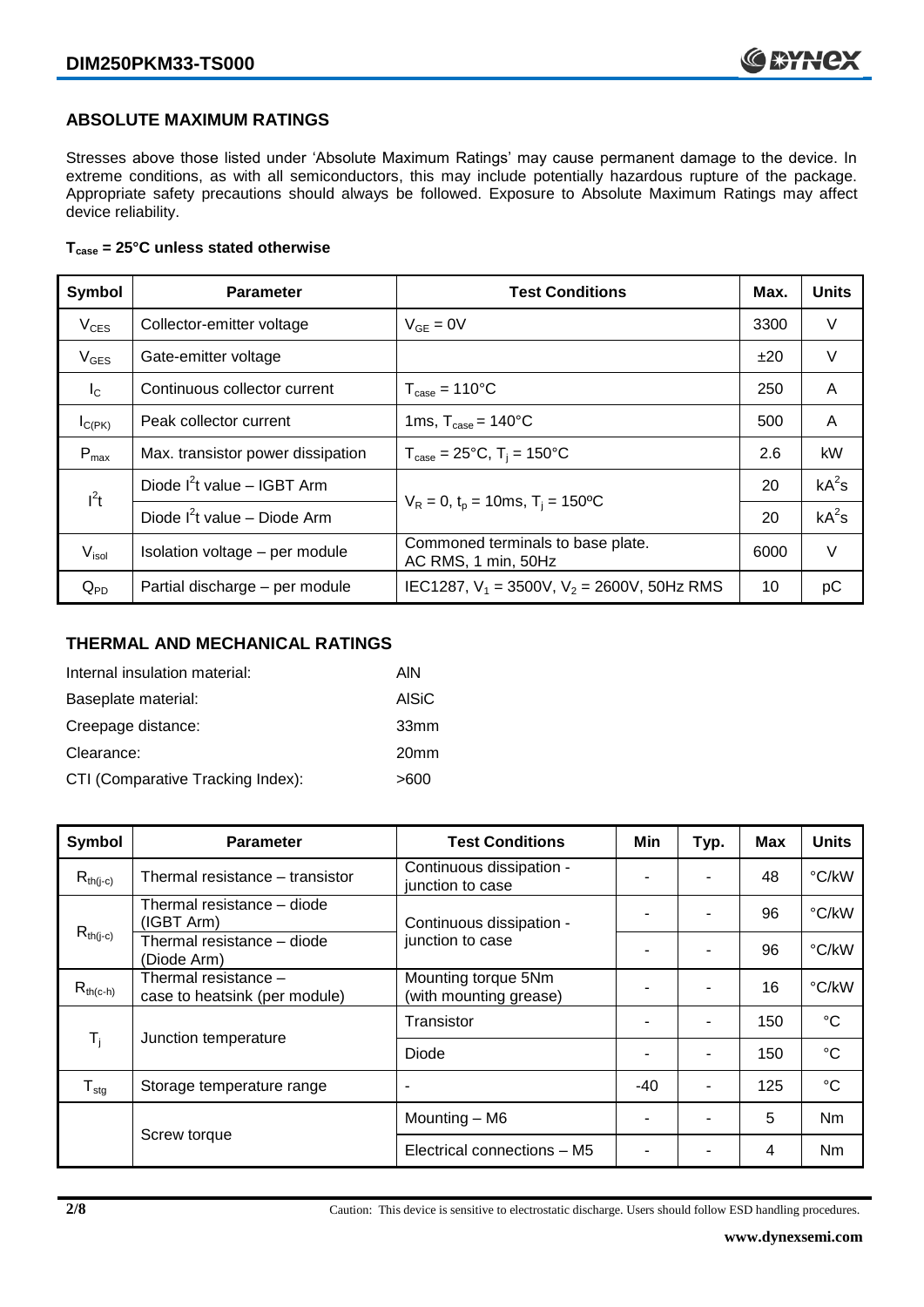# **ELECTRICAL CHARACTERISTICS**

# **Tcase = 25°C unless stated otherwise.**

| Symbol                     | <b>Parameter</b>                                                | <b>Test Conditions</b>                                                                                                                                  | Min | <b>Typ</b> | Max         | <b>Units</b> |
|----------------------------|-----------------------------------------------------------------|---------------------------------------------------------------------------------------------------------------------------------------------------------|-----|------------|-------------|--------------|
|                            |                                                                 | $V_{GE} = 0V$ , $V_{CE} = V_{CES}$                                                                                                                      |     |            | 1           | mA           |
| $I_{\text{CES}}$           | Collector cut-off current                                       | $V_{GF} = 0V$ , $V_{CF} = V_{CFS}$ , $T_{case} = 125^{\circ}C$                                                                                          |     |            | 15          | mA           |
|                            |                                                                 | $V_{GE} = 0V$ , $V_{CE} = V_{CES}$ , $T_{case} = 150^{\circ}$ C                                                                                         |     |            | 25          | mA           |
| $I_{\text{GES}}$           | Gate leakage current                                            | $V_{GE} = \pm 20V$ , $V_{CE} = 0V$                                                                                                                      |     |            | $\mathbf 1$ | μA           |
| $V_{GE(TH)}$               | Gate threshold voltage                                          | $I_C = 40mA$ , $V_{GE} = V_{CE}$                                                                                                                        |     | 5.7        |             | V            |
|                            |                                                                 | $V_{GE}$ = 15V, $I_C$ = 250A                                                                                                                            |     | 2.2        |             | V            |
| $V_{CE(sat)}$ <sup>†</sup> | Collector-emitter<br>saturation voltage                         | $V_{GE}$ = 15V, $I_C$ = 250A, T <sub>i</sub> = 125°C                                                                                                    |     | 2.8        |             | V            |
|                            |                                                                 | $V_{GE}$ = 15V, $I_C$ = 250A, $T_i$ = 150°C                                                                                                             |     | 3.0        |             | V            |
| $I_F$                      | Diode forward current                                           | DC                                                                                                                                                      |     | 250        |             | A            |
| $I_{FM}$                   | Diode maximum forward<br>current                                | $t_{p} = 1$ ms                                                                                                                                          |     | 500        |             | A            |
|                            | Diode forward voltage <sup>+</sup><br>(IGBT arm)                |                                                                                                                                                         |     | 2.4        |             | V            |
|                            | Diode forward voltage <sup>#</sup><br>(Diode arm)               | $I_F = 250A$                                                                                                                                            |     | 2.5        |             | V            |
|                            | Diode forward voltage <sup>T</sup>                              |                                                                                                                                                         |     | 2.5        |             | V            |
| $V_F$                      | (IGBT arm)<br>Diode forward voltage <sup>#</sup>                | $I_F = 250A$ , T <sub>i</sub> = 125°C                                                                                                                   |     | 2.6        |             | V            |
|                            | (Diode arm)<br>Diode forward voltage <sup>†</sup><br>(IGBT arm) |                                                                                                                                                         |     | 2.4        |             | V            |
|                            | Diode forward voltage <sup>#</sup><br>(Diode arm)               | $I_F = 250A$ , T <sub>i</sub> = 150°C                                                                                                                   |     | 2.5        |             | V            |
| $C_{\mathsf{ies}}$         | Input capacitance                                               | $V_{CE} = 25V$ , $V_{GE} = 0V$ , f = 1MHz                                                                                                               |     | 45         |             | nF           |
| $Q_{g}$                    | Gate charge                                                     | $±15V$ Including external C <sub>qe</sub>                                                                                                               |     | 5          |             | $\mu$ C      |
| $C_{res}$                  | Reverse transfer capacitance                                    | $V_{CE} = 25V$ , $V_{GE} = 0V$ , $f = 1MHz$                                                                                                             |     | 1          |             | nF           |
| $L_M$                      | Module inductance                                               |                                                                                                                                                         |     | 40         |             | nH           |
| $R_{INT}$                  | Internal transistor resistance                                  |                                                                                                                                                         |     | 500        |             | $\mu\Omega$  |
| SC <sub>Data</sub>         | Short circuit current, I <sub>SC</sub>                          | $T_i = 150^{\circ}C$ , $V_{CC} = 2500V$<br>$t_p \le 10 \mu s$ , $V_{GE} \le 15 V$<br>$V_{CE \text{ (max)}} = V_{CES} - L^* \times dl/dt$<br>IEC 60747-9 |     | 950        |             | A            |

#### **Note:**

 $<sup>†</sup>$  Measured at the auxiliary terminals</sup>

 $<sup>‡</sup>$  Measured at the power busbars</sup>

\* L is the circuit inductance  $+ L<sub>M</sub>$ 

**Caution:** This device is sensitive to electrostatic discharge. Users should follow ESD handling procedures **3/8**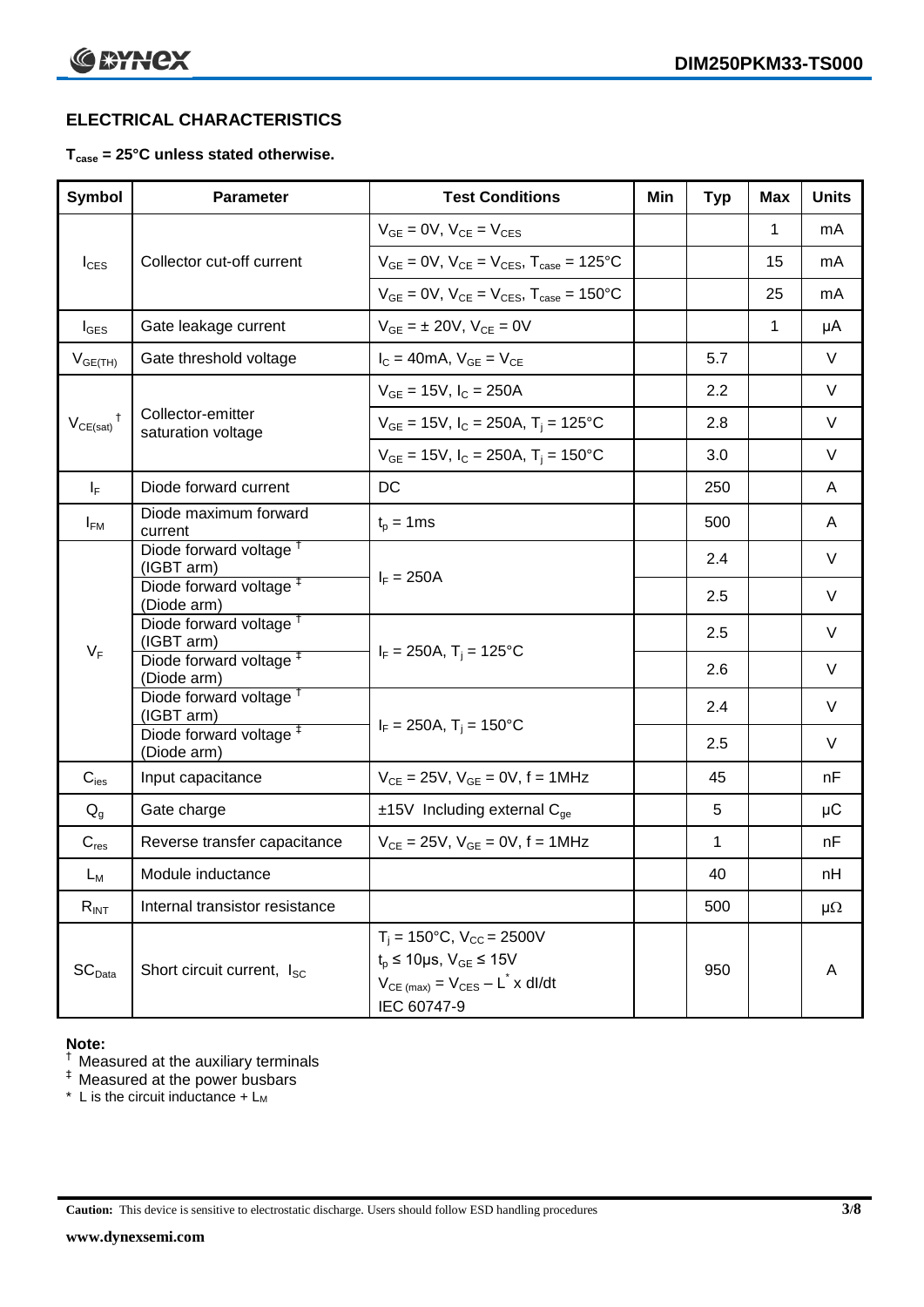# **ELECTRICAL CHARACTERISTICS**

# **Tcase = 25°C unless stated otherwise**

| Symbol       | <b>Parameter</b>               | <b>Test Conditions</b>                            | Min | Typ. | Max | <b>Units</b> |
|--------------|--------------------------------|---------------------------------------------------|-----|------|-----|--------------|
| $t_{d(off)}$ | Turn-off delay time            | $I_{C} = 250A$                                    |     | 2700 |     | ns           |
| t            | Fall time                      | $V_{GE} = \pm 15V$                                |     | 520  |     | ns           |
| $E_{OFF}$    | Turn-off energy loss           | $V_{CE} = 1800V$                                  |     | 480  |     | mJ           |
| $t_{d(on)}$  | Turn-on delay time             | $R_{g(ON)} = 10\Omega$<br>$R_{q(OFF)} = 10\Omega$ |     | 1000 |     | ns           |
| t,           | Rise time                      | $C_{GE} = 56nF$                                   |     | 400  |     | ns           |
| $E_{ON}$     | Turn-on energy loss            | $L_s \sim 150$ nH                                 |     | 320  |     | mJ           |
| $Q_{rr}$     | Diode reverse recovery charge  | $I_F = 250A$                                      |     | 180  |     | $\mu$ C      |
| $I_{rr}$     | Diode reverse recovery current | $V_{CE} = 1800V$                                  |     | 160  |     | A            |
| $E_{rec}$    | Diode reverse recovery energy  | $dl_F/dt = 700A/\mu s$                            |     | 165  |     | mJ           |

# **Tcase = 125°C unless stated otherwise**

| Symbol              | <b>Parameter</b>               | <b>Test Conditions</b>                            | Min | Typ. | Max | <b>Units</b> |
|---------------------|--------------------------------|---------------------------------------------------|-----|------|-----|--------------|
| $t_{d(\text{off})}$ | Turn-off delay time            | $I_c = 250A$                                      |     | 2750 |     | ns           |
| Ţ,                  | Fall time                      | $V_{GE} = \pm 15V$                                |     | 570  |     | ns           |
| $E_{OFF}$           | Turn-off energy loss           | $V_{CE} = 1800V$                                  |     | 540  |     | mJ           |
| $t_{d(on)}$         | Turn-on delay time             | $R_{g(ON)} = 10\Omega$<br>$R_{g(OFF)} = 10\Omega$ |     | 1020 |     | ns           |
| $t_{r}$             | Rise time                      | $C_{GE} = 56nF$                                   |     | 420  |     | ns           |
| $E_{ON}$            | Turn-on energy loss            | $L_s \sim 150$ nH                                 |     | 420  |     | mJ           |
| $Q_{rr}$            | Diode reverse recovery charge  | $I_F = 250A$                                      |     | 230  |     | μC           |
| $I_{rr}$            | Diode reverse recovery current | $V_{CE} = 1800V$                                  |     | 200  |     | A            |
| $E_{rec}$           | Diode reverse recovery energy  | $dl_F/dt = 700A/\mu s$                            |     | 280  |     | mJ           |

# **Tcase = 150°C unless stated otherwise**

| Symbol           | <b>Parameter</b>               | <b>Test Conditions</b>                            | Min | Typ. | <b>Max</b> | <b>Units</b> |
|------------------|--------------------------------|---------------------------------------------------|-----|------|------------|--------------|
| $t_{d(off)}$     | Turn-off delay time            | $I_{C} = 250A$                                    |     | 2800 |            | ns           |
|                  | Fall time                      | $V_{GF} = \pm 15V$                                |     | 550  |            | ns           |
| $E_{\text{OFF}}$ | Turn-off energy loss           | $V_{CF} = 1800V$                                  |     | 580  |            | mJ           |
| $t_{d(on)}$      | Turn-on delay time             | $R_{g(ON)} = 10\Omega$<br>$R_{g(OFF)} = 10\Omega$ |     | 1030 |            | ns           |
| t,               | Rise time                      | $C_{GE} = 56nF$                                   |     | 430  |            | ns           |
| $E_{ON}$         | Turn-on energy loss            | $L_s \sim 150$ nH                                 |     | 460  |            | mJ           |
| $Q_{rr}$         | Diode reverse recovery charge  | $I_F = 250A$                                      |     | 270  |            | $\mu$ C      |
| $I_{rr}$         | Diode reverse recovery current | $V_{CE} = 1800V$                                  |     | 200  |            | A            |
| $E_{rec}$        | Diode reverse recovery energy  | $dl_F/dt = 700A/\mu s$                            |     | 330  |            | mJ           |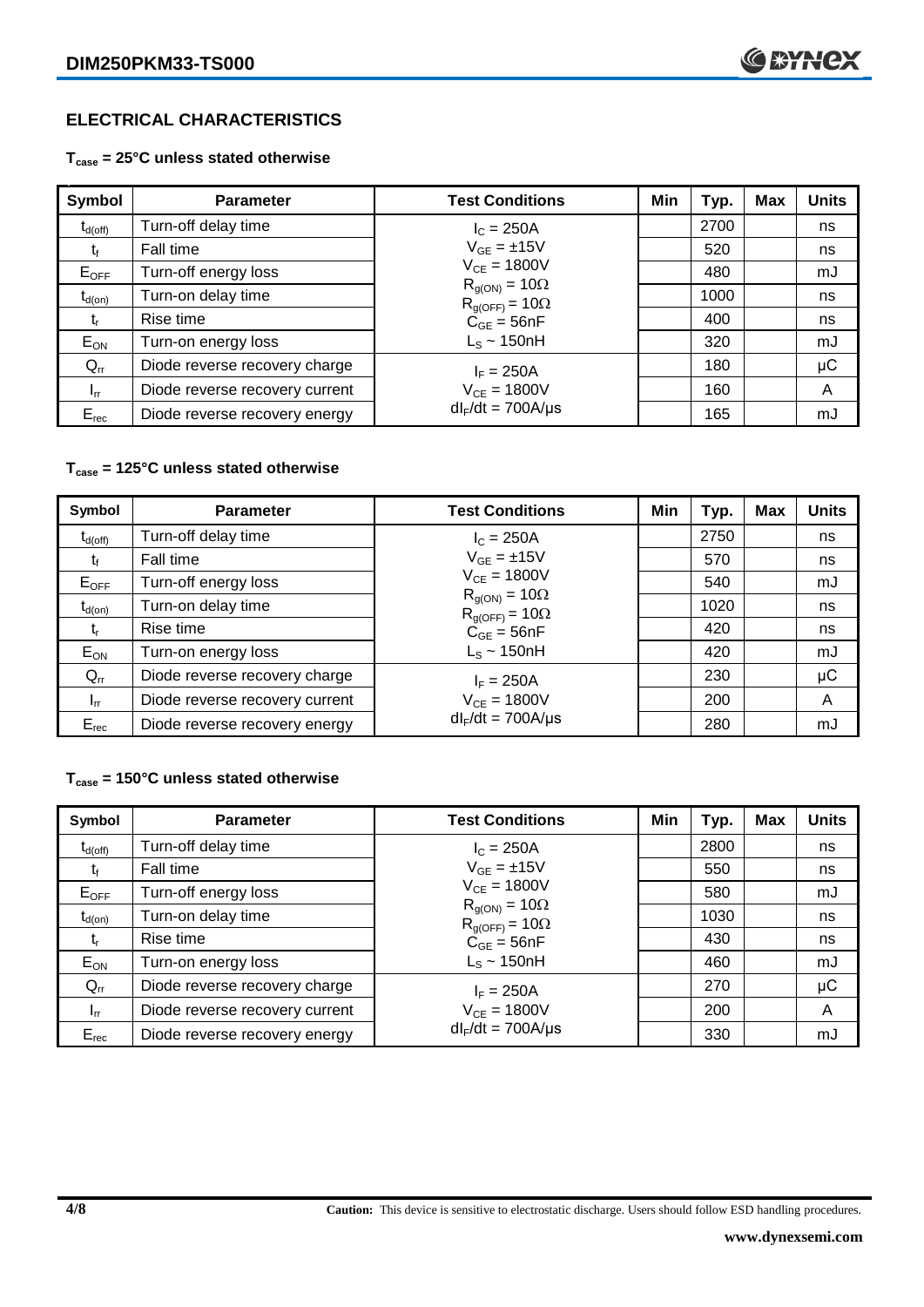



**Caution:** This device is sensitive to electrostatic discharge. Users should follow ESD handling procedures **5/8**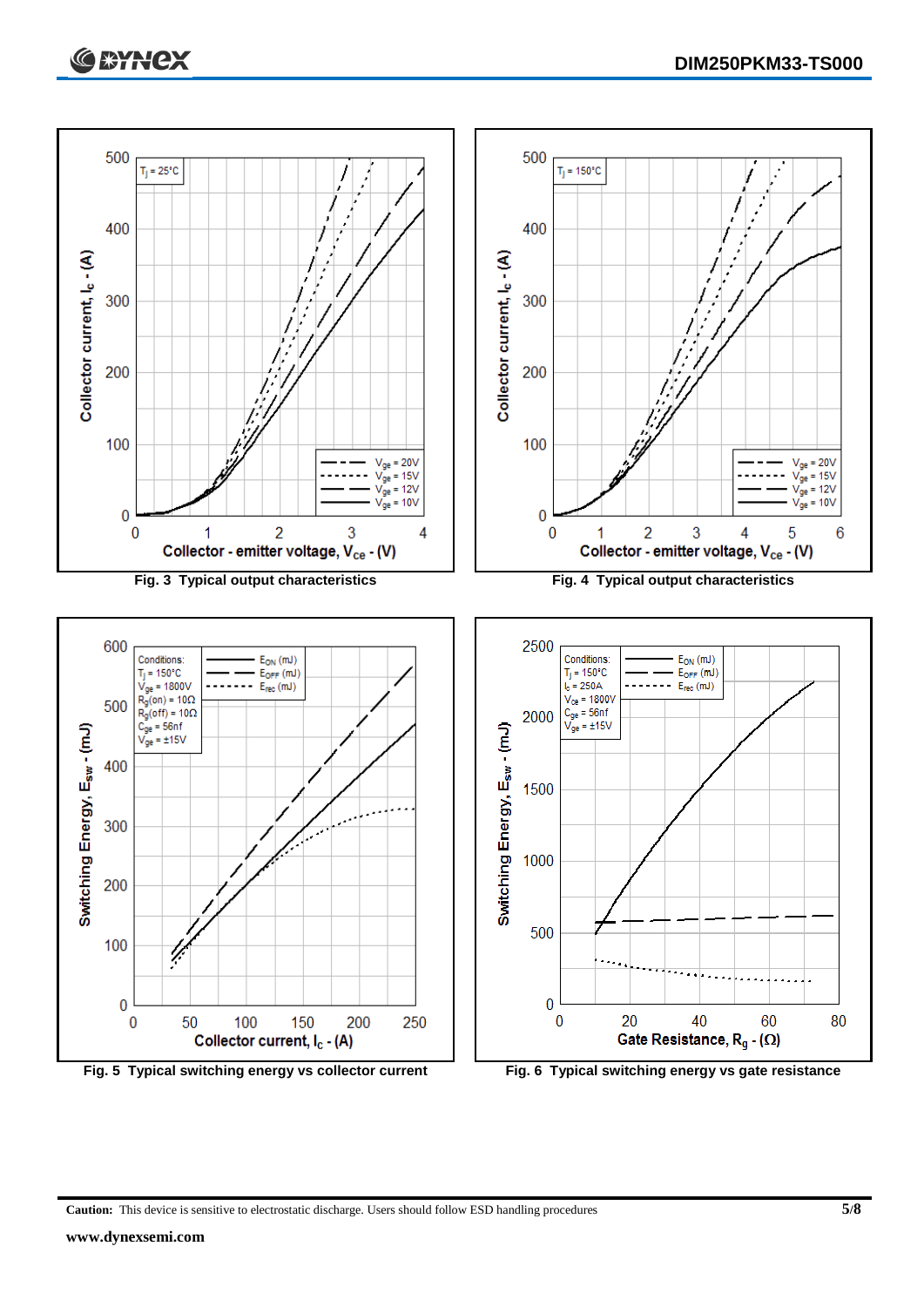

**Fig. 9 Diode reverse bias safe operating area Fig. 10 Transient thermal impedance**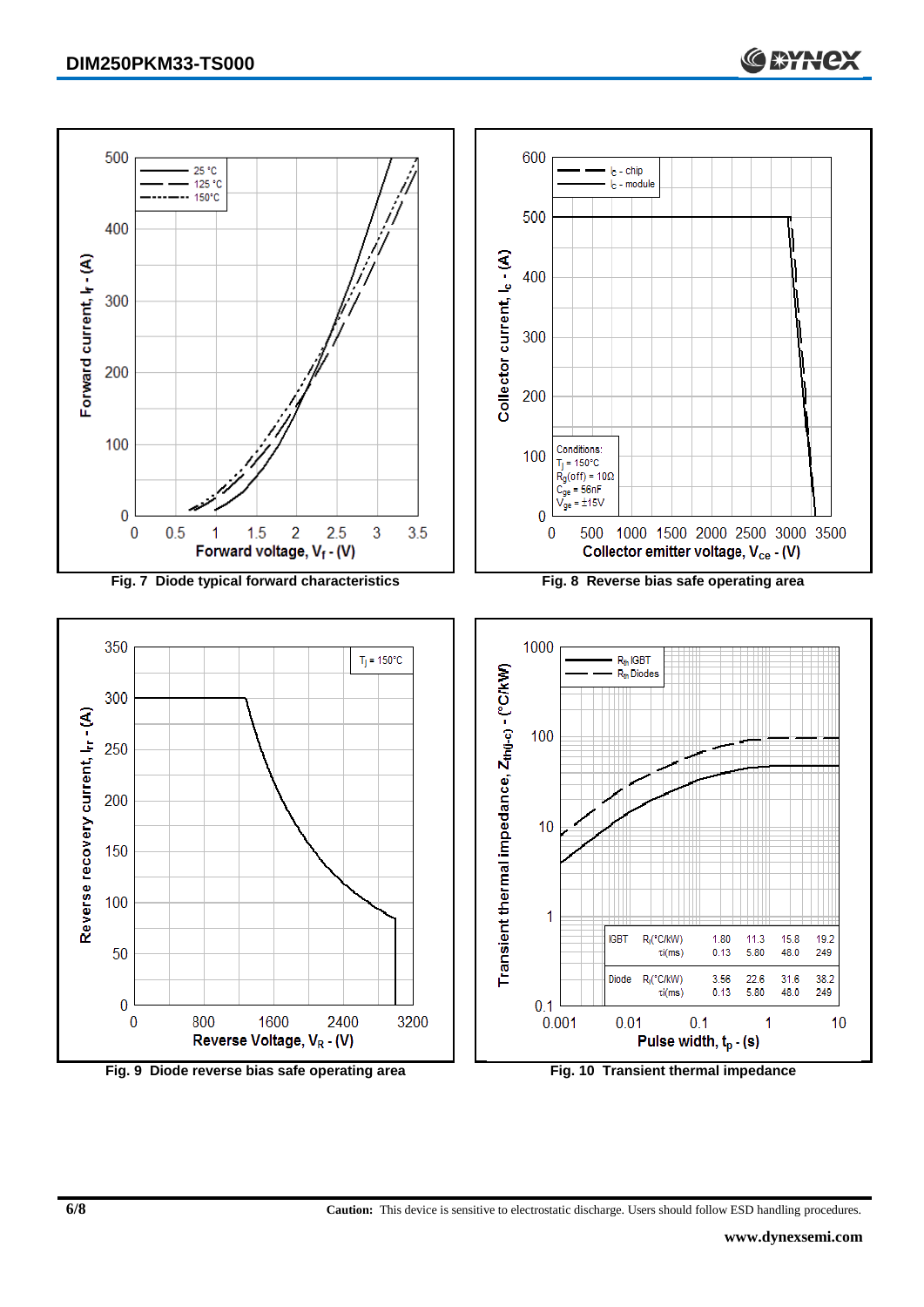

#### **PACKAGE DETAILS**

For further package information, please visit our website or contact Customer Services. All dimensions in mm, unless stated otherwise. **DO NOT SCALE.**



**Caution:** This device is sensitive to electrostatic discharge. Users should follow ESD handling procedures **7/8**